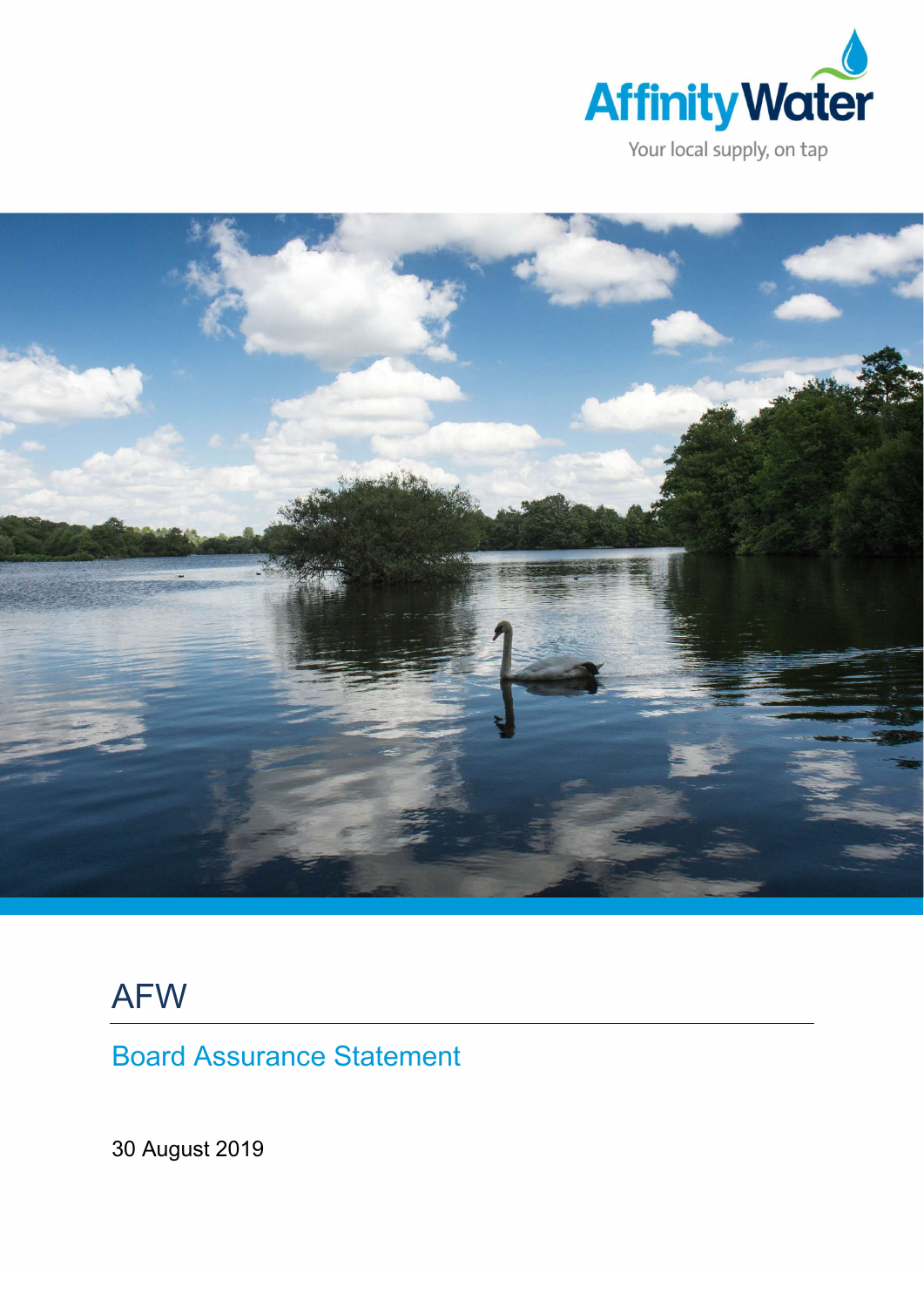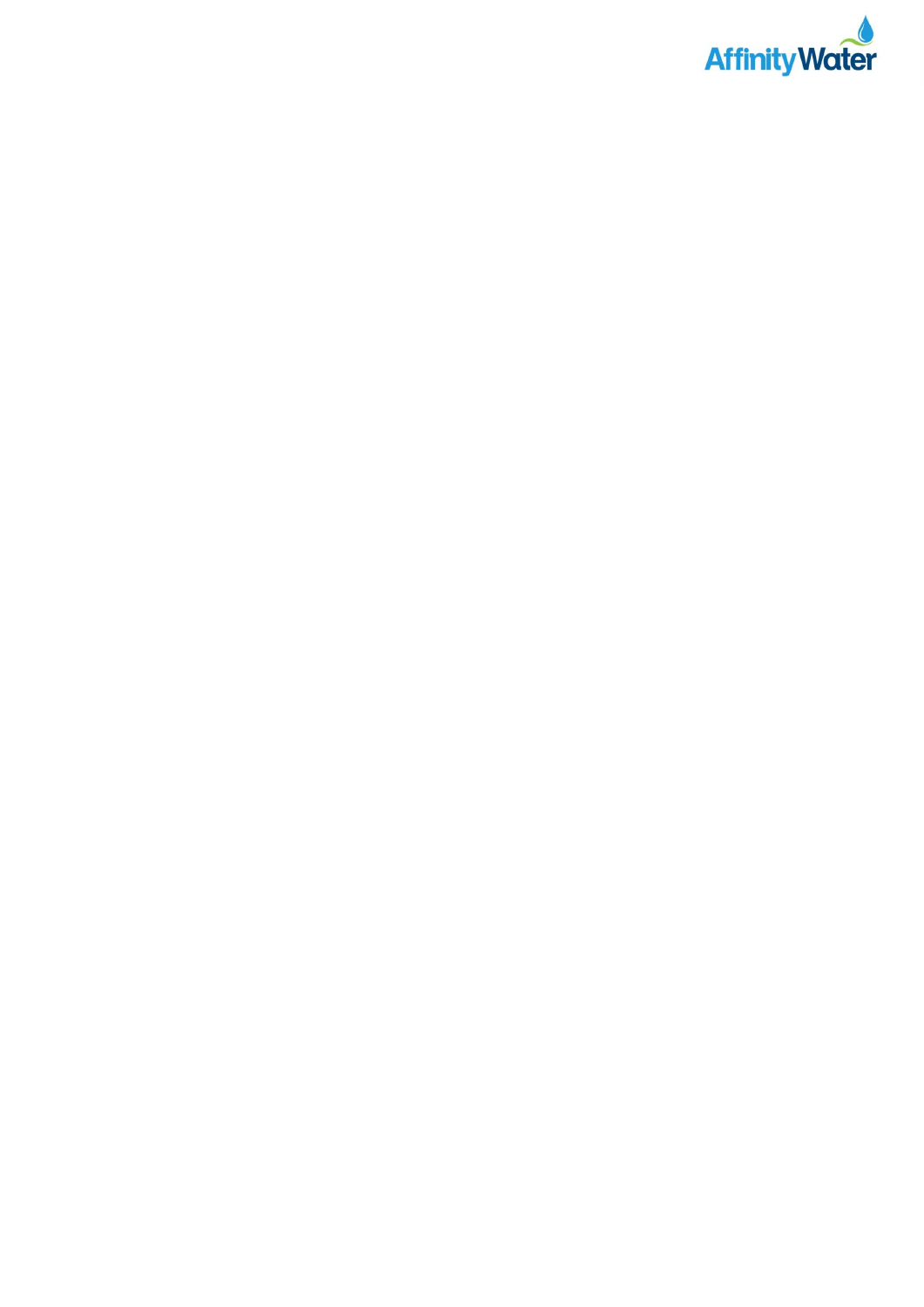

## 1. INTRODUCTION

- 1.1 As a Board, we are, and have been, fully engaged in the design, development and preparation of our representations on Ofwat's Draft Determination (our "Represented Plan"). We own the strategy and have provided strategic direction to management on our Represented Plan.
- 1.2 Since publication of the Draft Determination, we have met formally and informally as a Board on a number of occasions specifically to discuss and set the strategy for and to oversee the development of our Represented Plan. This has allowed us to scrutinise and challenge our Represented Plan.

### 2. ASSURANCE

- 2.1 Pricewaterhouse Coopers LLP and Atkins Limited have provided assurance of the data tables and commentaries for our Represented Plan. KPMG have reviewed our internal financial model to provide assurance of its consistency with the Ofwat model. KPMG also undertook technical assurance of financial ratios, pay as you go and RCV run-off rates and their supporting explanations.
- 2.2 Subject to any limitations identified in the data table commentaries and third-party assurance reports, we are satisfied as to the accuracy, completeness and quality of the data, estimates and forecasts provided in the Represented Plan.
- 2.3 We have engaged Evercore Partners International LLP ("Evercore") to provide financial assurance in respect of:
	- expected credit ratings implied by our Represented Plan based on our actual capital structure;
	- the financeability of our Represented Plan on an actual and notional capital structure basis;
	- our Represented Plan's compliance with financial covenants under our whole business securitisation; and
	- the long-term viability of our Represented Plan based on an actual capital structure.

#### 3. GEARING

- 3.1 In our Board Assurance Statement (September 2018), we confirmed our intent and the intent of our shareholders to reduce the gearing of Affinity Water Limited to 75% in AMP7 and our ambition to reduce gearing to an actual reported level of 70% in the same period. We reported that our shareholders were minded to modify the capital structure of the Daiwater Investment Limited group to meet this intent and to pursue this ambition. We also reported that we were working on a plan to enable this.
- 3.2 In our Supplemental Board Assurance Statement (March 2019), we re-confirmed this intent and ambition and explained the work being undertaken to consider options to modify the capital structure of the Daiwater Investment Limited Group to achieve our intent. Having completed the evaluation of these options, the shareholders have concluded that modifying the capital structure of the Daiwater Investment Limited Group at this time is not the most effective means of implementing a reduction in the gearing of Affinity Water Limited.
- 3.3 We have now agreed with the Company's shareholders to reduce the gearing of the Company over AMP7. This will result in the regulatory gearing level of our Represented Plan reducing to 76.8% by the end of AMP7. This will be achieved by investing all the planned earnings from the non-appointed business (after satisfying any financing needs of the Daiwater Investment group) along with retaining all the earnings from the appointed business. This is in addition to the returns generated by the appointed business being used to fund the significant investments the company will make to secure supplies for our customers today and in the future.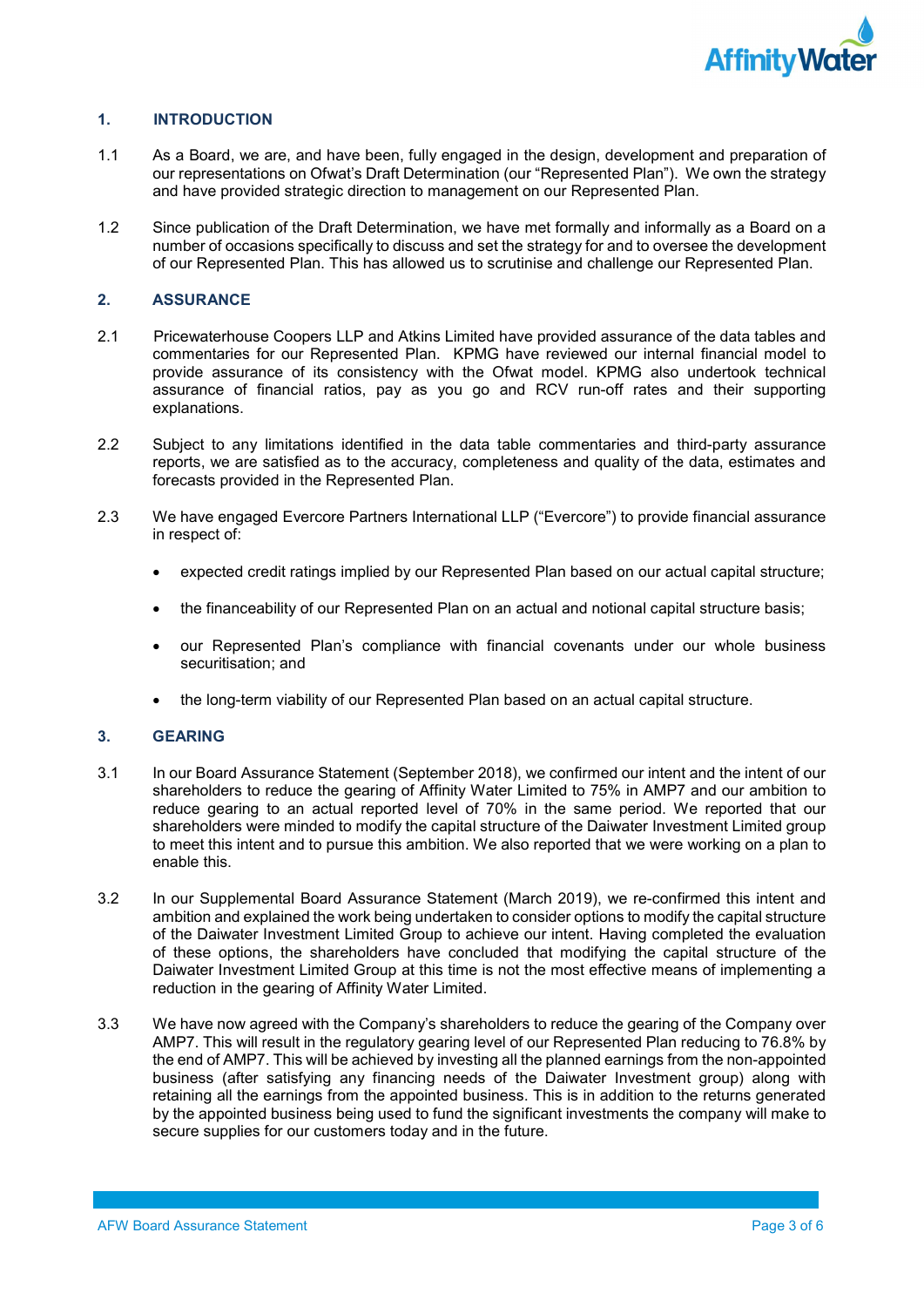

- 3.4 We, and the Company's shareholders, share the intention of reducing gearing levels even further, to 75% or lower in the AMP and we are continuing to explore options to achieve that. Any changes to the Represented Plan at Final Determination would require further consideration before this approach could be confirmed.
- 3.5 Overall, this approach will mean:
	- no dividend would be paid to shareholders from the appointed business for the 7-year period from 2018/19 to 2024/25;
	- equity would be invested into the appointed business from the non-appointed business in each of the 6 years from 2019/20 to 2024/25, and
	- £35m of additional equity along with £8m of retained dividends (a total of £43m) would be invested into the appointed business in addition to the equity used to fund the significant investment programme.
- 3.6 Our shareholders have also engaged Evercore to continue to develop the capital restructuring plans of the Daiwater Investment Limited Group as a means to further reduce the gearing level at Affinity Water Limited. These plans involve additional debt at holding company level resulting in further equity being made available to the appointed business. Evercore has presented options to the shareholders that could be executed post the Final Determination if the Final Determination is in line with the Represented Plan, the financial markets are calm after Brexit and the risks to the plan become more certain. The risks to the plan have increased with the Draft Determination, particularly due to the reduction in the WACC and the indication of potential further reductions.
- 3.7 In preparation for the capital restructuring plans and in order that the group financing needs can be serviced, the Affinity Water Limited dividend policy has been amended to allow group debt service costs to be financed. This amendment does not change how dividends are assessed and paid by the appointed business.
- 3.8 Our Represented Plan includes the full default "benefit sharing mechanism" as per Ofwat's "Putting the sector in balance; position statement on PR19 business plans". This has been calculated in line with the gearing declining to 76.8% and is reflected in the data table Wn3 line 10. Our previous PR19 Business Plan submission also included this mechanism in full.

## 4. FINANCEABILITY

- 4.1 On the basis of Affinity Water Limited's actual capital structure, taking account of the analysis undertaken by Evercore, we consider that Affinity Water Limited, with our Represented Plan is financeable and that Affinity Water Limited should maintain a credit rating of A-/ A3 on its Class A Bonds and BBB / Baa3 on its Class B Bonds. We have formed this view based on the assumption that the credit rating agencies (S&P and Moody's) do not change their guidance, the level of target ratios, or the method in which they evaluate our business plan.
- 4.2 On the basis of Ofwat's notional capital structure, taking into account the analysis undertaken by Evercore, we consider that our Represented Plan is financeable and implies a credit rating of A-/ Baa2.
- 4.3 We have applied to our Represented Plan a series of stress tests (including Ofwat's stress tests) which are aligned to the stress tests applied in our annual viability statement tests. These have been applied to both the actual capital structure of Affinity Water Limited and Ofwat's notional capital structure.
- 4.4 Applying these stress tests to our Represented Plan, we consider that:
	- based on its actual capital structure, Affinity Water Limited remains financeable, maintaining an investment grade credit rating and sufficient covenant headroom to continue operations and the financing of its Represented Plan; and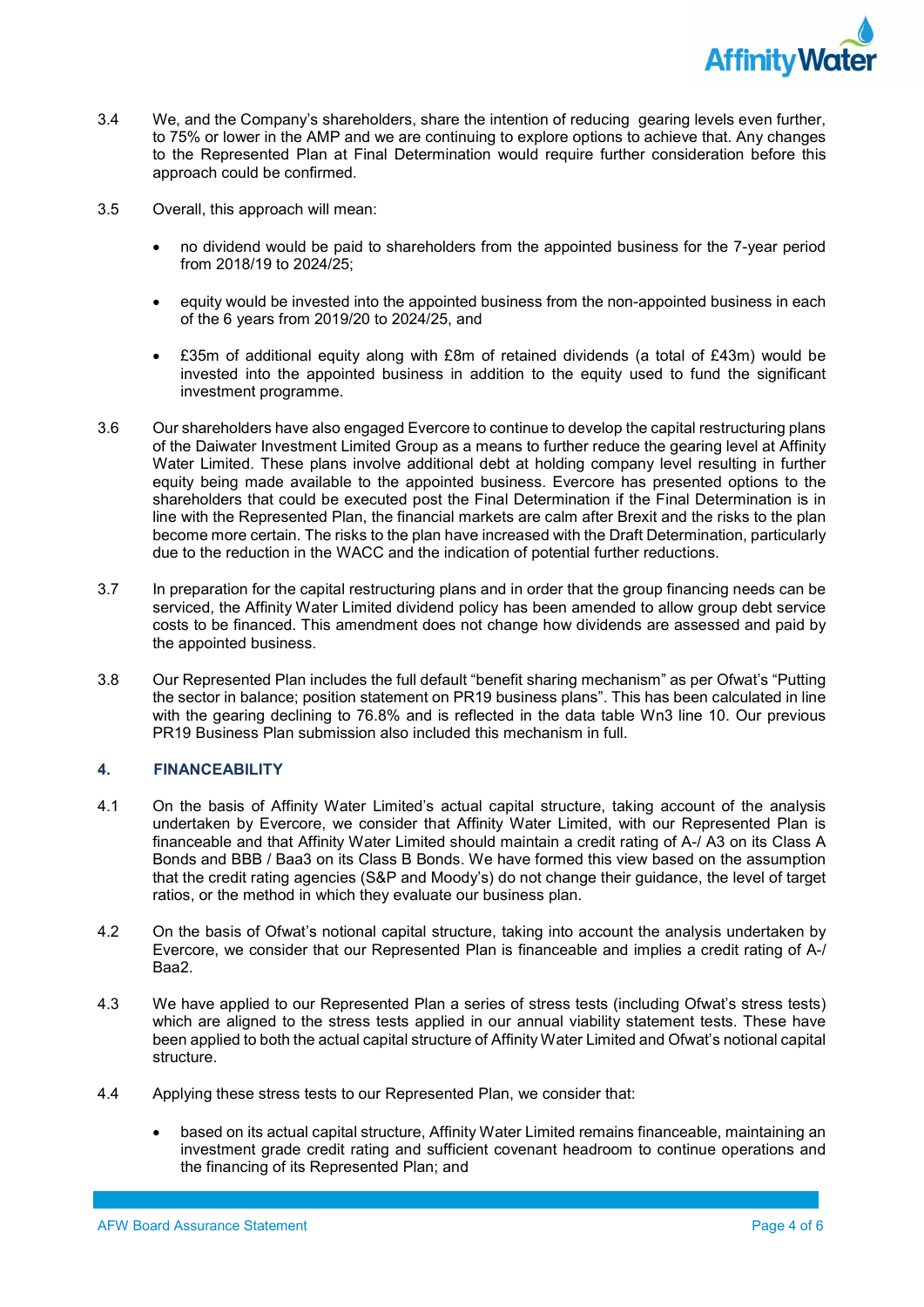

- a company with Ofwat's notional capital structure would remain financeable, maintaining an investment grade credit rating.
- 4.5 Evercore has provided independent assurance of Affinity Water Limited's long-term viability on its actual structure by assessing a combined downside scenario which, in our view, represents a reasonable, yet severe, downside case over AMP7 and AMP8. Based on this assessment, we consider that Affinity Water Limited would:
	- remain compliant with its financial ratio covenants; and
	- maintain its investment grade ratings with Moody's and S&P on its Class A and Class B bonds.
- 4.6 We have assessed the Draft Determination for financeability on the basis of both the actual capital structure of Affinity Water Limited and Ofwat's notional capital structure. In our view, the annual cash flows allowed by the Draft Determination are insufficient in both cases to conclude that the Draft Determination plan would be financeable.
- 4.7 As explained above, we have tested a reasonably foreseeable range of plausible outcomes for our Represented Plan and have provided assurance of Affinity Water Limited's financeability and its long term financial resilience. At Final Determination, we will undertake an assessment of the financeability of the determined plan. This will allow us to assess the impact (if any) on financeability and long-term viability of any change in the allowed cost of capital.
- 4.8 We are concerned about the 21bps reduction in the WACC in the Draft Determination and a signalled further 37bps reduction. The reduction in the Draft Determination has placed strain on financeability and requires a higher Pay As You Go rate for Affinity Water Limited to remain financeable on Ofwat's notional capital structure. Further reduction would put at risk the financeability of Affinity Water Limited on both its actual capital structure and Ofwat's notional capital structure.

#### 5. MANAGING UNCERTAINTY

- 5.1 In our September 2018 plan, we identified two specific risks (potential investment in treatment for metaldehyde and a potential sustainability reduction in our Brett Region) where we considered uncertainty was such that additional protection was needed to maintain an appropriate balance between customers and shareholders. We included bespoke uncertainty mechanisms for these two risks, such that there would be an adjustment made at PR24 in respect of costs incurred by the Company during AMP7.
- 5.2 In our Supplemental Board Assurance Statement, we stated that:
	- we were satisfied that the risk of the potential need for investment in treatment for metaldehyde had been mitigated by the ban on sale and use announced in December 2018 by Defra. We therefore confirmed that this bespoke uncertainty mechanism was no longer required; and
	- we considered it appropriate to retain the bespoke uncertainty mechanism for the potential sustainability reduction in the Brett Region. The EA has stated in correspondence that a sustainability change of up to 20 Ml/day may be required but did not include it in its Water Industry National Environment Programme ("WINEP3") document. If this sustainability change were included in WINEP, it would be included as "amber". The PR19 methodology requires companies to include the cost of 'amber' schemes in their investment programmes so the bespoke uncertainty mechanism we are proposing provides equivalent protection.
- 5.3 In light of the ban on the sale and use of metaldehyde being set aside in July 2019, there remains uncertainty as to the need in AMP7 for investment in treatment for metaldehyde. As our Represented Plan does not include costs for the treatment of metaldehyde, we remain of the view that additional protection is needed to maintain an appropriate balance of risk between customers and shareholders. We have therefore reinstated to our Represented Plan the bespoke uncertainty